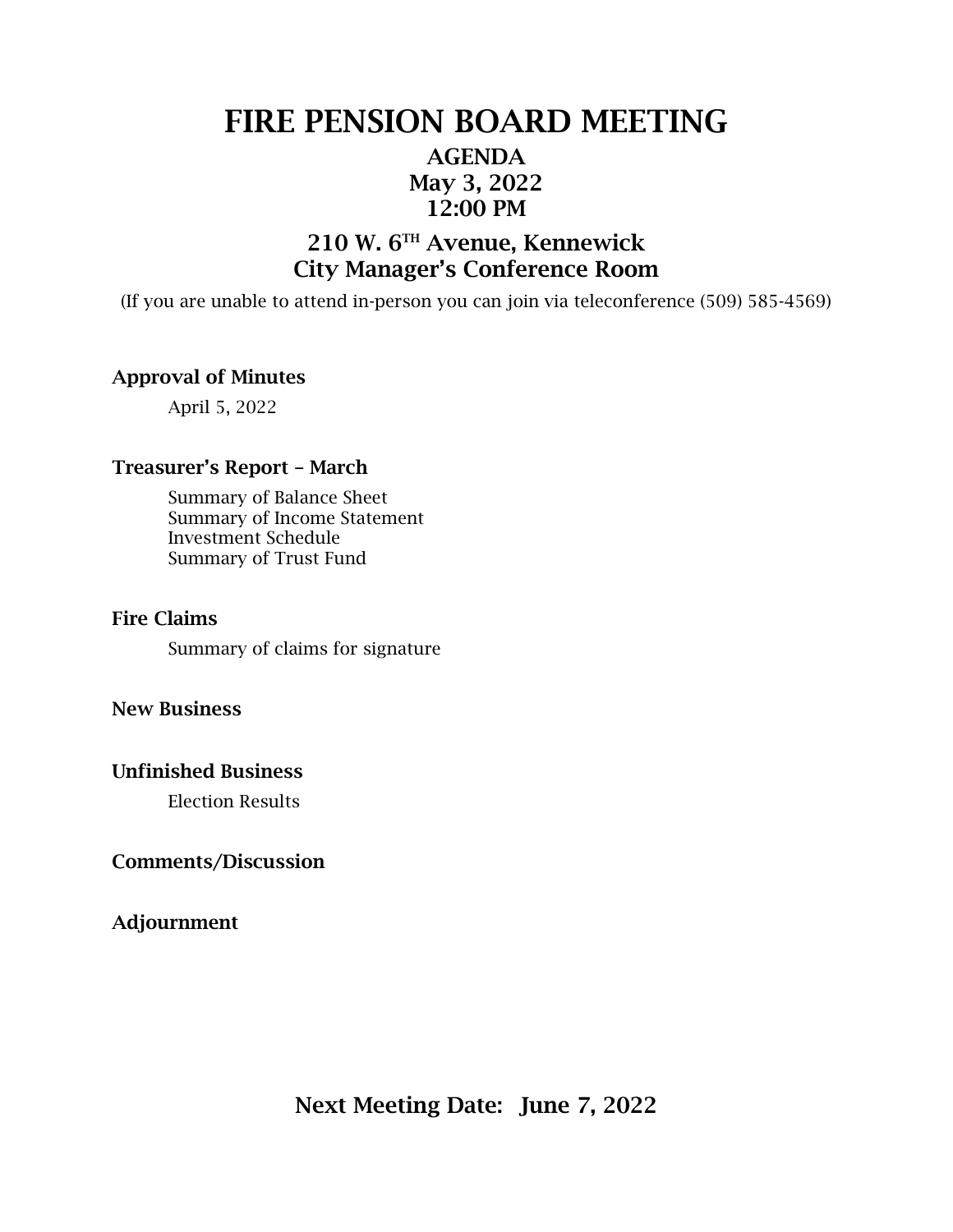### FIREMEN'S PENSION BOARD MEETING MINUTES April 5, 2022

Finance Director Dan Legard called the meeting to order at 12:08 p.m. Also present were; Mayor Bill McKay, Board Members Gary Williams, and City Clerk Terri Wright. Absent; Tom Reich.

### APPROVAL OF MINUTES

The minutes of March 1, 2022 were unanimously approved by motion of Mayor McKay and seconded by Mr. Williams.

### TREASURER'S REPORT

Dan Legard provided the Treasurer's Report. The ending fund balance through February 2022 in the Fire Pension Fund was \$923,420.

The ending fund balance in the Other Post-Employment Benefits Trust Fund (OPEB) was \$4,262,825.

The Treasurer's Report of February 2022 was unanimously approved by motion of Ms. Wright and seconded by Mayor McKay.

### FIRE CLAIMS

The Fire Claims were approved by the Kennewick Disability Board in the amount of \$15,085 and were unanimously approved by motion of Mr. Legard and seconded by Mr. Williams.

### NEW BUSINESS

Ms. Wright stated the election ballots have been mailed and need to be returned by April  $15<sup>th</sup>$ .

### UNFINISHED BUSINESS

ADJOURNMENT – The meeting concluded at 12:14 p.m.

Terri L. Wright, CMC City Clerk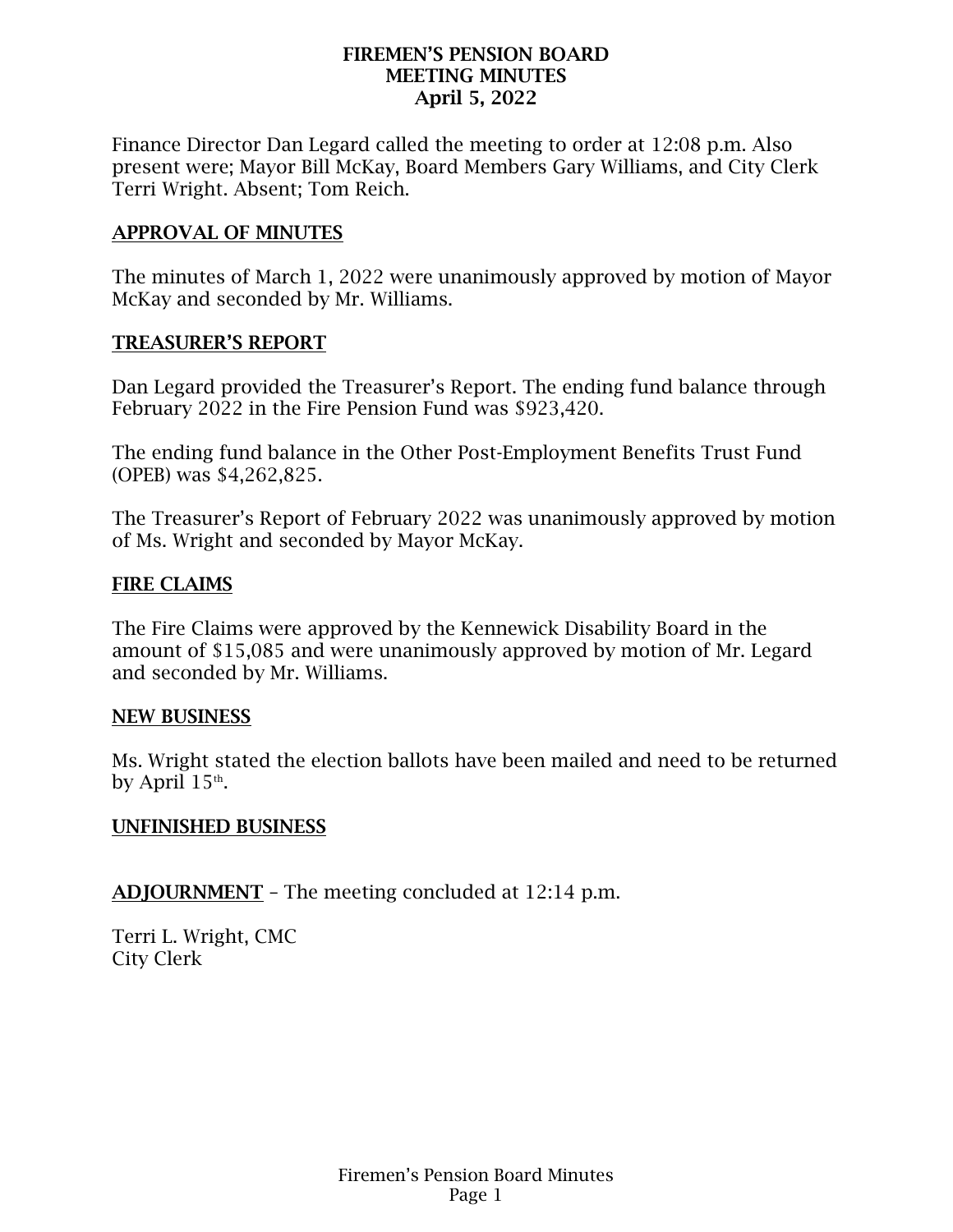# CITY OF KENNEWICK FIRE PENSION FUND

Preliminary Financial Statements

March 31, 2022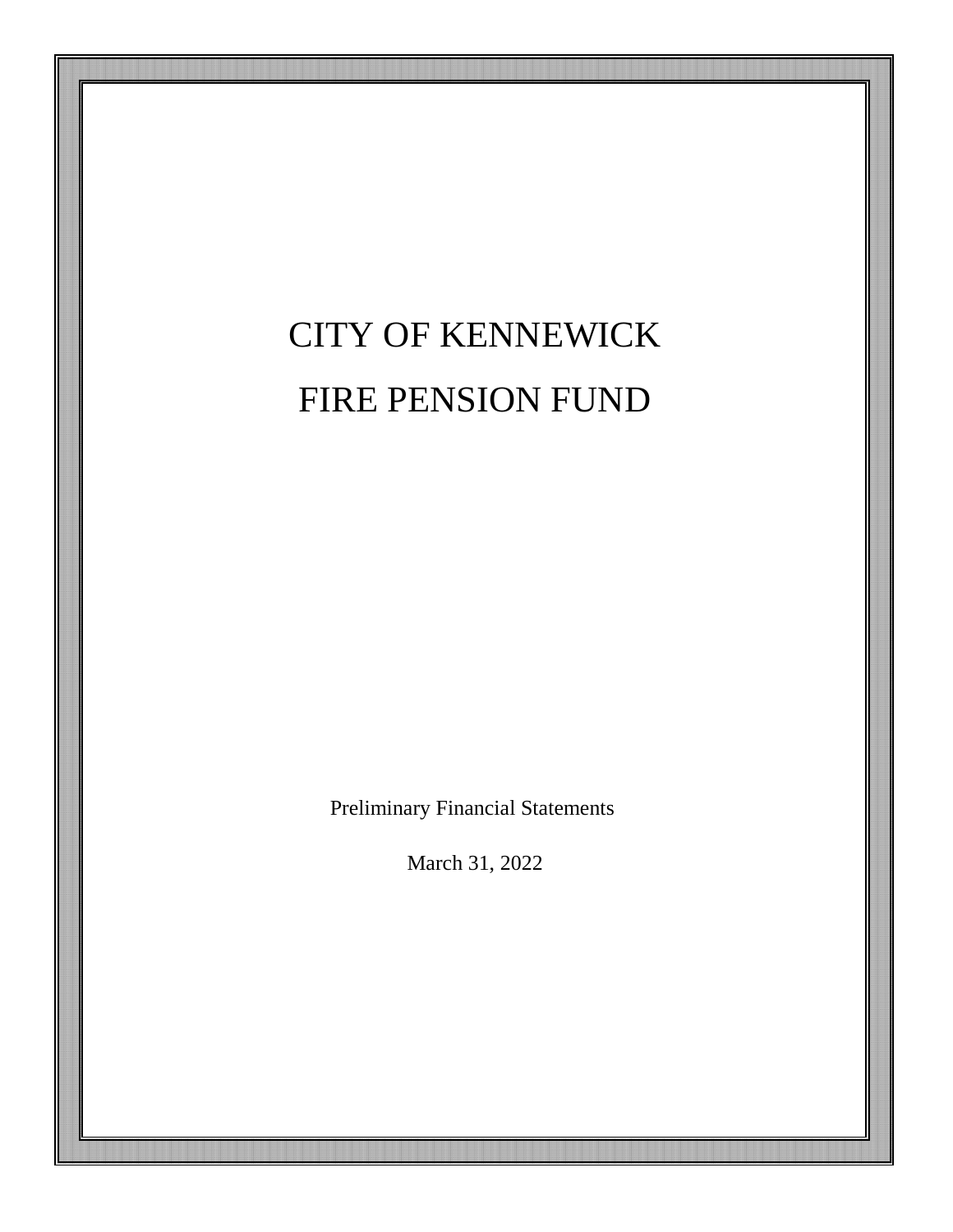### **Fire Pension Fund**

Balance Sheet

March 31, 2022

<span id="page-3-0"></span>

|                                           |               | Current Year | Prior Year   |         |  |  |
|-------------------------------------------|---------------|--------------|--------------|---------|--|--|
| <b>Assets</b>                             |               |              |              |         |  |  |
| Equity in Pooled Cash & Investments       | $\$$          | 874,274      | \$           | 825,159 |  |  |
| Investments                               |               | 40,511       |              | 62,860  |  |  |
| <b>Interest Receivable</b>                |               | 1,313        |              | 1,937   |  |  |
| <b>Total Assets</b>                       | \$            | 916,098      | \$           | 889,956 |  |  |
| <b>Liabilities</b>                        |               |              |              |         |  |  |
| Accounts Payable                          | $\mathcal{S}$ |              | $\mathbb{S}$ |         |  |  |
| Deferred Revenue                          |               |              |              |         |  |  |
| <b>Total Liabilities</b>                  |               |              |              |         |  |  |
| <b>Fund Balance</b>                       |               |              |              |         |  |  |
| <b>Restricted Fund Balance</b>            |               | 916,098      |              | 889,956 |  |  |
| <b>Total Fund Balance</b>                 |               | 916,098      |              | 889,956 |  |  |
| <b>Total Liabilities and Fund Balance</b> | \$            | 916,098      | \$           | 889,956 |  |  |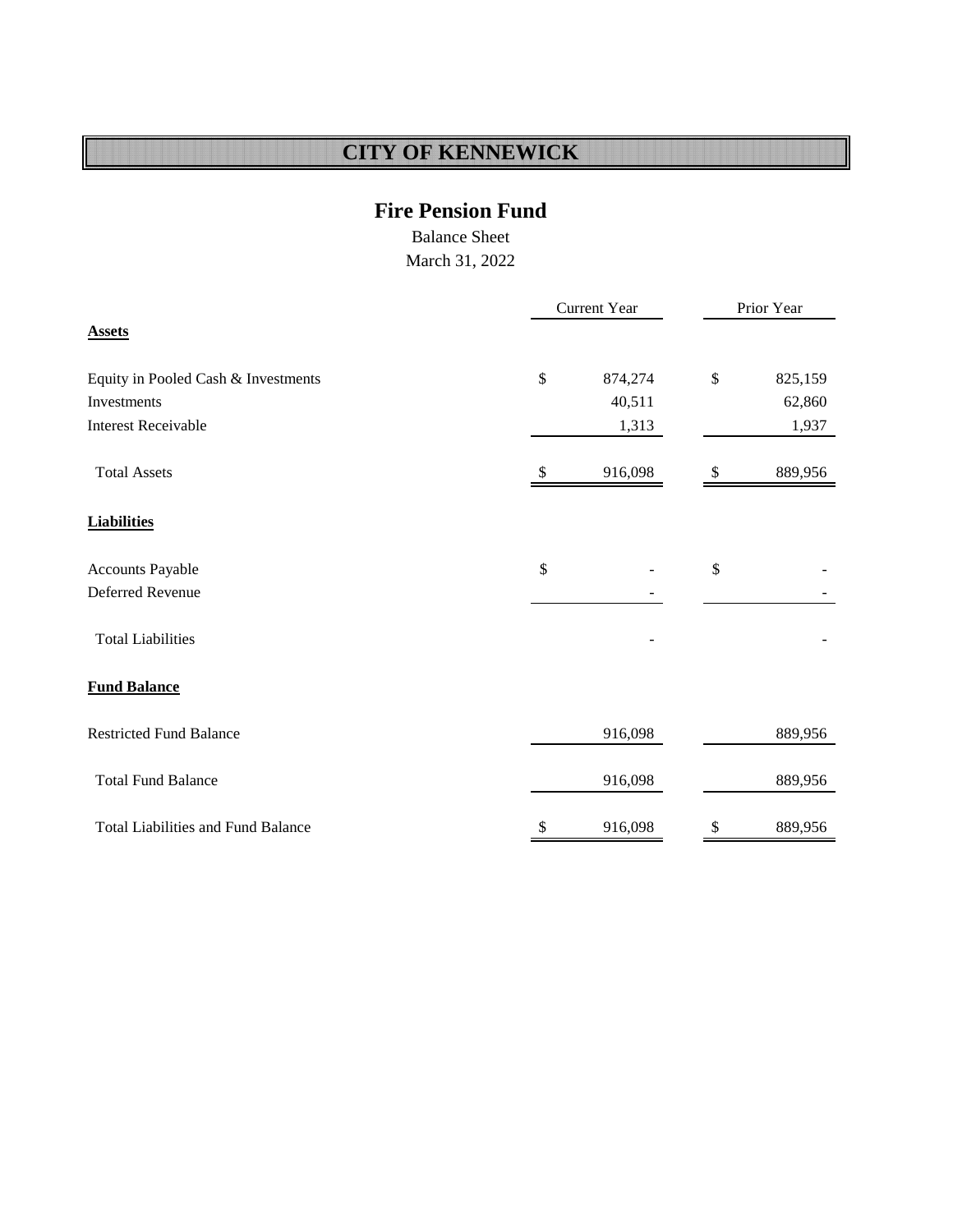### **Fire Pension Fund**

Income Statement March 31, 2022

|                                |               | 2022           |               | Current                  |              | Year To                  | Over (Under)        |     | Prior Year |
|--------------------------------|---------------|----------------|---------------|--------------------------|--------------|--------------------------|---------------------|-----|------------|
|                                |               | <b>Budget</b>  |               | Month                    |              | Date                     | <b>Budget</b>       |     | To Date    |
| <b>Revenues:</b>               |               |                |               |                          |              |                          |                     |     |            |
| Real and Personal Property Tax | \$            | 67,000         | $\mathcal{S}$ | $\overline{\phantom{0}}$ | $\mathbb{S}$ | $\overline{\phantom{0}}$ | \$<br>$(67,000)$ \$ |     |            |
| Fire Insurance Premium Tax     |               | 110,000        |               |                          |              | ÷,                       | (110,000)           |     |            |
| <b>Investment Interest</b>     |               | 19,000         |               | 111                      |              | 514                      | (18, 486)           |     | 1,206      |
| <b>Total Revenues</b>          |               | 196,000        |               | 111                      |              | 514                      | (195, 486)          |     | 1,206      |
| <b>Expenditures:</b>           |               |                |               |                          |              |                          |                     |     |            |
| <b>Retirement Allowance</b>    |               | 145,000        |               | 12,599                   |              | 37,797                   | (107, 203)          |     | 36,401     |
| <b>Actuarial Study</b>         |               | $\overline{a}$ |               |                          |              |                          |                     |     |            |
| <b>Office Supplies</b>         |               | 25             |               |                          |              |                          | (25)                |     |            |
| Postage Expense                |               | 125            |               |                          |              |                          | (125)               |     |            |
| <b>Travel and Training</b>     |               | 2,000          |               |                          |              |                          | (2,000)             |     |            |
| <b>Total Expenditures</b>      |               | 147,150        |               | 12,599                   |              | 37,797                   | (109, 353)          |     | 36,401     |
| Net Income (Loss)              |               | 48,850         |               | (12, 488)                |              | (37, 284)                | (86, 133)           |     | (35, 195)  |
| <b>Beginning Fund Balance</b>  |               | 963,801        |               | 928,586                  |              | 953,382                  |                     |     | 925,151    |
| <b>Ending Fund Balance</b>     | <sup>\$</sup> | 1,012,651      | \$            | 916,098                  | \$           | 916,098                  | \$<br>(86, 133)     | -\$ | 889,956    |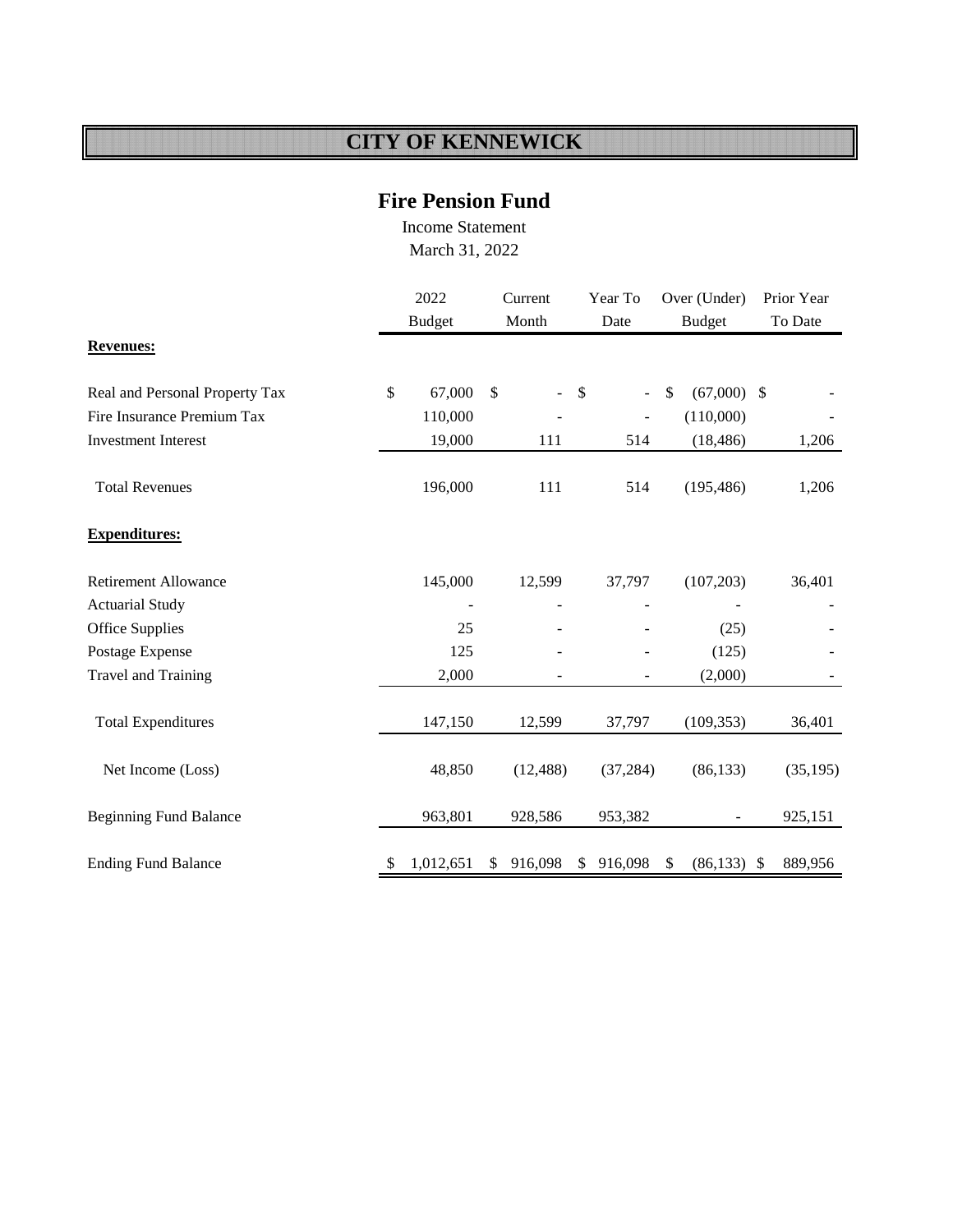### **Fire Pension Fund**

Investment Schedule March 31, 2022

|                                            |                    |               |                 | <b>INTEREST</b> | <b>CURRENT</b>    |
|--------------------------------------------|--------------------|---------------|-----------------|-----------------|-------------------|
| <b>PURCHASE</b>                            |                    | ORIGINAL      | <b>MATURITY</b> | RATE/           | <b>INVESTMENT</b> |
| <b>DATE</b>                                | <b>DESCRIPTION</b> | <b>AMOUNT</b> | <b>DATE</b>     | YIELD           | <b>BALANCE</b>    |
| <b>Installment Notes:</b><br>April 1, 2015 | $LID$ #226 Note    | \$166,111     | April 1, 2025   | $3.25\%$ \$     | 40,511            |
|                                            |                    |               |                 |                 | \$<br>40,511      |

#### Interest Accrual

|                        |             |                    |             | MATURITY INVESTMENT ACCRUED |               |                 |
|------------------------|-------------|--------------------|-------------|-----------------------------|---------------|-----------------|
| <b>DATE</b>            | <b>BANK</b> | <b>DESCRIPTION</b> | <b>RATE</b> | DATE                        | <b>AMOUNT</b> | <b>INTEREST</b> |
|                        |             |                    |             |                             |               |                 |
| April 1, 2021 LID NOTE |             | LID #226           | 3.25%       | April 1, 2025 \$            | $40,511$ \$   | 1,313           |
|                        |             |                    |             |                             |               |                 |
|                        |             |                    |             |                             |               | 1,313           |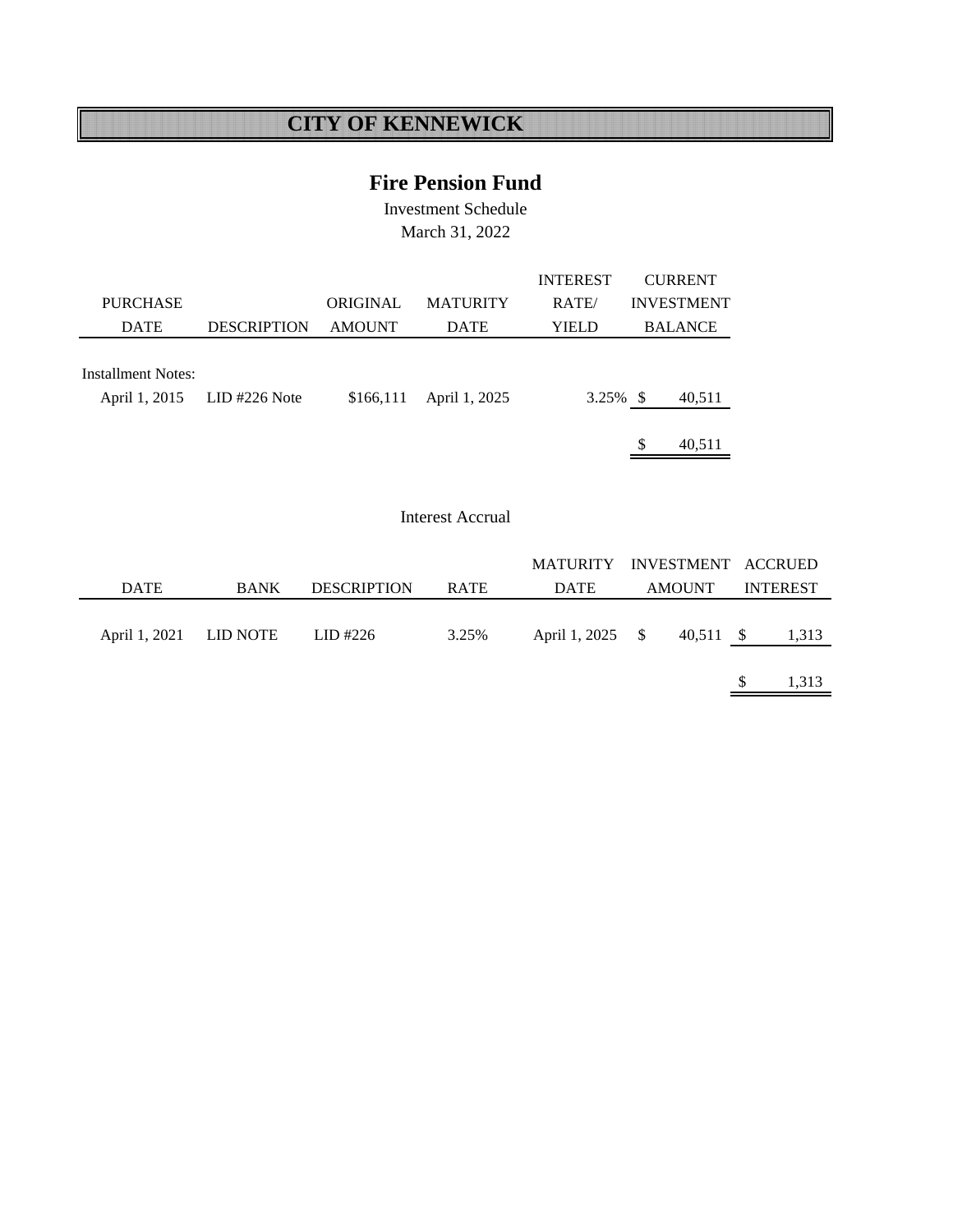# CITY OF KENNEWICK OTHER POST EMPLOYMENT BENEFITS TRUST FUND

Preliminary Financial Statements

March 31, 2022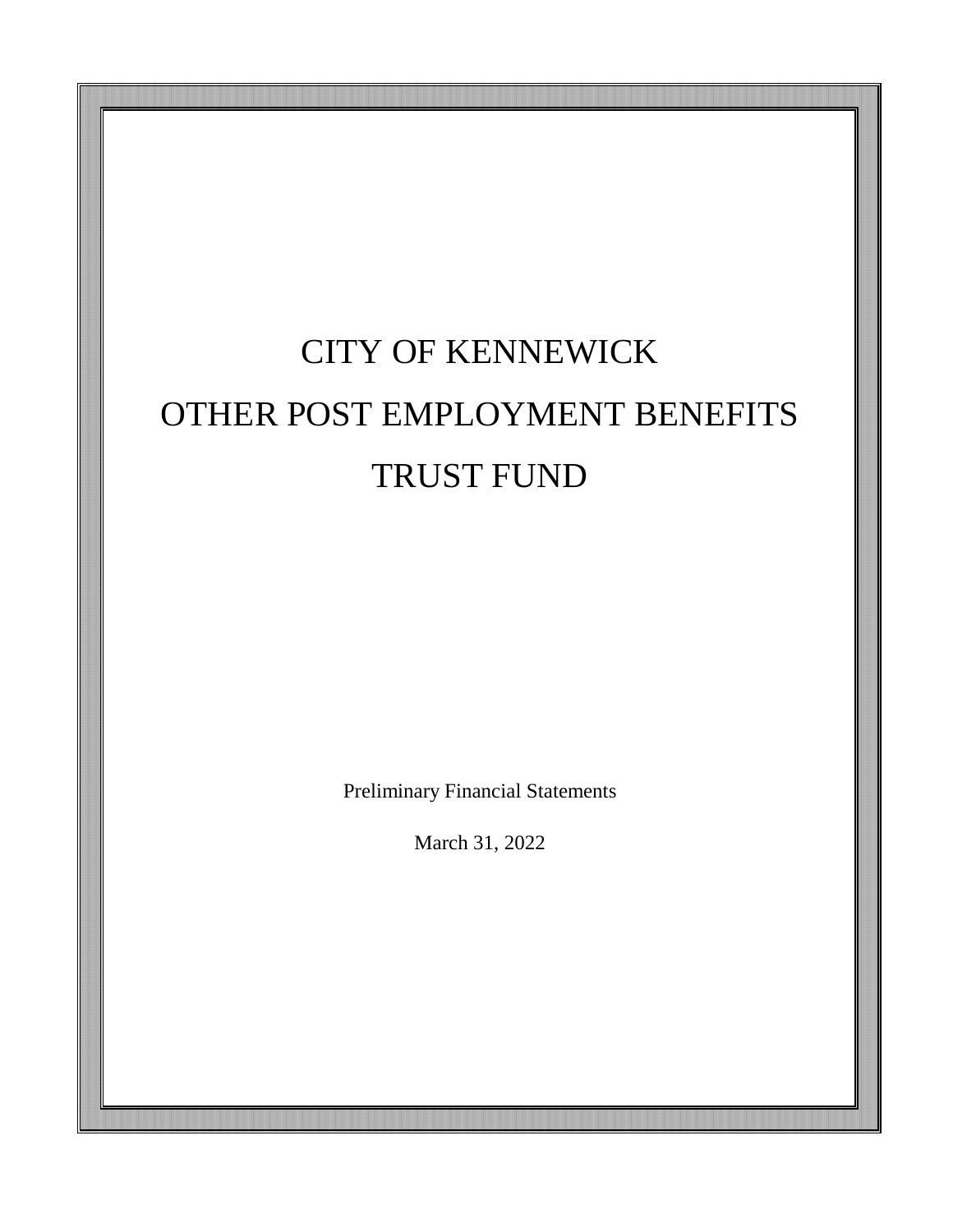## **Other Post Employment Benefits Trust Fund**

Balance Sheet March 31, 2022

|                                           |               | Current Year |      | Prior Year |
|-------------------------------------------|---------------|--------------|------|------------|
| <b>Assets</b>                             |               |              |      |            |
| Equity in Pooled Cash & Investments       | \$            | 4,236,922    | $\$$ | 4,112,753  |
| Investments                               |               | 40,511       |      | 59,503     |
| <b>Interest Receivable</b>                |               | 1,313        |      | 1,929      |
| <b>Taxes Receivable</b>                   |               |              |      |            |
| <b>Total Assets</b>                       | <sup>22</sup> | 4,278,746    | \$   | 4,174,184  |
| <b>Liabilities</b>                        |               |              |      |            |
| Accounts Payable                          | \$            |              | \$   | 4,643      |
| Deferred Revenue                          |               |              |      |            |
| <b>Total Liabilities</b>                  |               |              |      | 4,643      |
| <b>Fund Balance</b>                       |               |              |      |            |
| <b>Committed Fund Balance</b>             |               | 4,278,746    |      | 4,169,542  |
| <b>Total Fund Balance</b>                 |               | 4,278,746    |      | 4,169,542  |
| <b>Total Liabilities and Fund Balance</b> | \$            | 4,278,746    | \$   | 4,174,184  |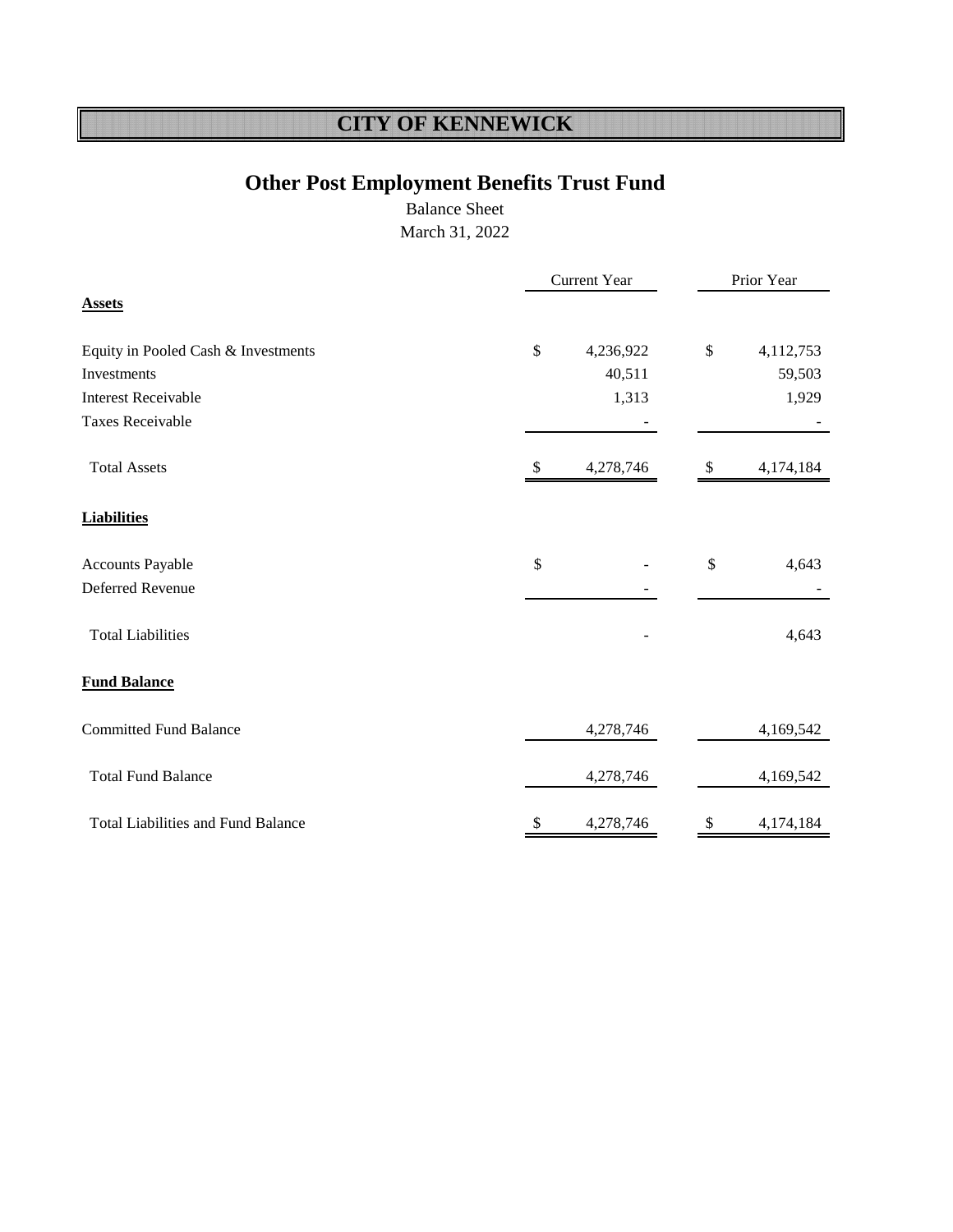### **Other Post Employment Benefits Trust Fund**

Income Statement [March 31, 2022](#page-3-0)

|                                        | 2022<br><b>Budget</b> |           | Current<br>Month | Year To<br>Date |               | Over (Under)<br><b>Budget</b> |               | Prior Year<br>To Date |
|----------------------------------------|-----------------------|-----------|------------------|-----------------|---------------|-------------------------------|---------------|-----------------------|
| <b>Revenues:</b>                       |                       |           |                  |                 |               |                               |               |                       |
| Water and Sewer Utility Tax            | \$                    | 678,795   | \$<br>40,000     | \$<br>140,551   | $\mathbb{S}$  | (538, 244)                    | $\mathcal{S}$ | 131,585               |
| <b>Investment Interest</b>             |                       | 84,000    | 1,680            | 1,892           |               | (82, 108)                     |               | 3,704                 |
| <b>Total Revenues</b>                  |                       | 762,795   | 41,680           | 142,443         |               | (620, 352)                    |               | 135,289               |
| <b>Expenditures:</b>                   |                       |           |                  |                 |               |                               |               |                       |
| <b>Medical Insurance</b>               |                       | 403,000   | 28,501           | 85,504          |               | (317, 496)                    |               | 91,210                |
| Medical and Prescriptions              |                       | 199,500   | 17,711           | 45,990          |               | (153, 510)                    |               | 35,697                |
| <b>Disability Board Secretary</b>      |                       | 4,000     | 29               | 160             |               | (3,840)                       |               | 194                   |
| <b>Office Supplies</b>                 |                       | 50        |                  |                 |               | (50)                          |               | 40                    |
| Postage Expense                        |                       | 300       | 69               | 200             |               | (100)                         |               | 135                   |
| Travel and Training                    |                       | 2,000     |                  |                 |               | (2,000)                       |               |                       |
| <b>Contractual/Consulting Services</b> |                       |           |                  |                 |               |                               |               |                       |
| <b>Copier Charges</b>                  |                       | 20        |                  |                 |               | (20)                          |               |                       |
| <b>Total Expenditures</b>              |                       | 608,870   | 46,310           | 131,852         |               | (477, 018)                    |               | 127,275               |
| Net Income (Loss)                      |                       | 153,925   | (4, 631)         | 10,591          |               | (143, 334)                    |               | 8,014                 |
| <b>Beginning Fund Balance</b>          |                       | 4,282,873 | 4,283,377        | 4,268,155       |               |                               |               | 4,161,528             |
| <b>Ending Fund Balance</b>             | \$                    | 4,436,798 | 4,278,746        | \$4,278,746     | <sup>\$</sup> | (143, 334)                    |               | \$4,169,542           |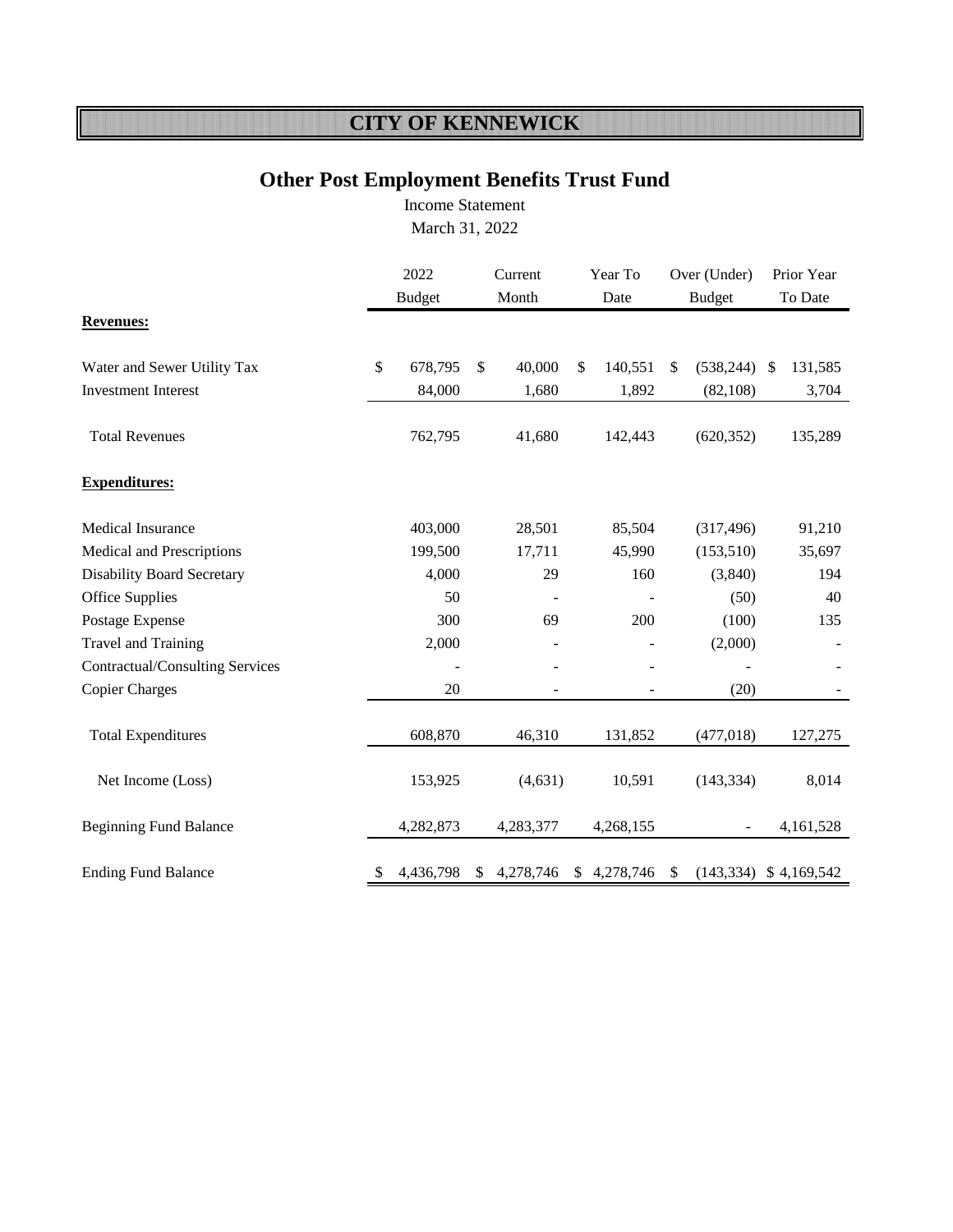## **Other Post Employment Benefits Trust Fund**

Investment Schedule March 31, 2022

|                    |                    |               |                 | <b>INTEREST</b> | <b>CURRENT</b>    |
|--------------------|--------------------|---------------|-----------------|-----------------|-------------------|
| <b>PURCHASE</b>    |                    | ORIGINAL      | <b>MATURITY</b> | RATE/           | <b>INVESTMENT</b> |
| <b>DATE</b>        | <b>DESCRIPTION</b> | <b>AMOUNT</b> | <b>DATE</b>     | <b>YIELD</b>    | <b>BALANCE</b>    |
|                    |                    |               |                 |                 |                   |
| Installment Notes: |                    |               |                 |                 |                   |
|                    |                    |               |                 |                 |                   |
| April 1, 2015      | $LID$ #226 Note    | 185,500       | April 1, 2025   | $3.25\%$ \$     | 40,511            |
|                    |                    |               |                 |                 |                   |
|                    |                    |               |                 |                 | \$<br>40.511      |

 $\overline{\phantom{a}}$ 

#### Interest Accrual

|                        |             |                    |       |               | MATURITY INVESTMENT ACCRUED |     |                 |
|------------------------|-------------|--------------------|-------|---------------|-----------------------------|-----|-----------------|
| <b>DATE</b>            | <b>BANK</b> | <b>DESCRIPTION</b> | RATE  | <b>DATE</b>   | <b>AMOUNT</b>               |     | <b>INTEREST</b> |
|                        |             |                    |       |               |                             |     |                 |
| April 1, 2021 LID NOTE |             | LID #226           | 3.25% | April 1, 2025 | $40,511$ \$                 |     | 1,313           |
|                        |             |                    |       |               |                             |     |                 |
|                        |             |                    |       |               |                             | \$. | 1,313           |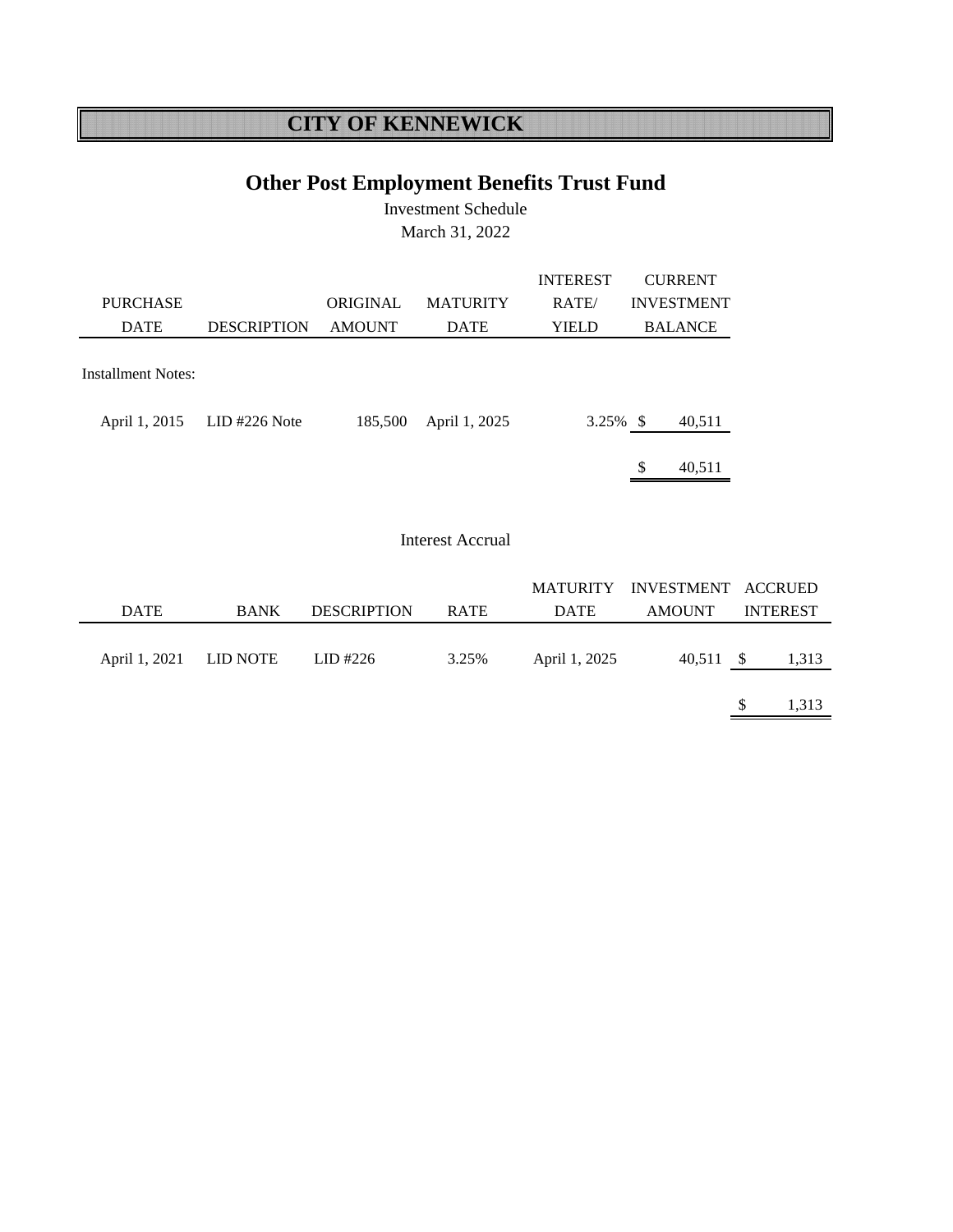#### LEOFF-1 CLAIMS - FIRE MAY 2022

|                   |                       |                        |                     | LEOFF-1 CLAIMS - FIRE MAY 2022 |                                                  |                                        |
|-------------------|-----------------------|------------------------|---------------------|--------------------------------|--------------------------------------------------|----------------------------------------|
|                   | Meeting D ID Vendor # | <b>Date of Service</b> | <b>Insurance PD</b> | Claim #                        | <b>Amount</b>                                    | Provider                               |
| 5/3/2022          | 128                   | 3/1/2022 - 3/31/2022   |                     | LONG TERM CARE                 | $\overline{\xi}$                                 | 5,366.00 FIELDSTONE CARE               |
|                   |                       |                        |                     |                                |                                                  |                                        |
| $\sqrt{5}/3/2022$ | 154                   | $3/1/2022 - 3/31/2022$ |                     | LONG TERM CARE                 | \$                                               | 5,586.00 FARMINGTON SQUARE MEMORY CARE |
|                   |                       |                        |                     |                                |                                                  |                                        |
| 5/3/2022          | 1415                  | 4/22/2022              |                     | <b>PRESCRIPTION</b>            | \$                                               | 9.98 WALMART PHARMACY                  |
|                   |                       |                        |                     |                                |                                                  |                                        |
|                   |                       |                        |                     |                                |                                                  |                                        |
|                   |                       |                        |                     |                                |                                                  |                                        |
|                   |                       |                        |                     |                                |                                                  |                                        |
|                   |                       |                        |                     |                                |                                                  |                                        |
|                   |                       |                        |                     |                                |                                                  |                                        |
|                   |                       |                        |                     |                                |                                                  |                                        |
|                   |                       |                        |                     | <b>TOTAL</b>                   | $\left  \boldsymbol{\zeta} \right $<br>10,961.98 |                                        |
|                   |                       |                        |                     |                                |                                                  |                                        |
|                   |                       |                        |                     |                                |                                                  |                                        |
|                   |                       |                        |                     |                                |                                                  |                                        |
|                   |                       |                        |                     |                                |                                                  |                                        |
|                   |                       |                        |                     |                                |                                                  |                                        |
|                   |                       |                        |                     |                                |                                                  |                                        |
|                   |                       |                        |                     |                                |                                                  |                                        |
|                   |                       |                        |                     |                                |                                                  |                                        |
|                   |                       |                        |                     |                                |                                                  |                                        |
|                   |                       |                        |                     |                                |                                                  |                                        |
|                   |                       |                        |                     |                                |                                                  |                                        |
|                   |                       |                        |                     |                                |                                                  |                                        |
|                   |                       |                        |                     |                                |                                                  |                                        |
|                   |                       |                        |                     |                                |                                                  |                                        |
|                   |                       |                        |                     |                                |                                                  |                                        |
|                   |                       |                        |                     |                                |                                                  |                                        |
|                   |                       |                        |                     |                                |                                                  |                                        |
|                   |                       |                        |                     |                                |                                                  |                                        |